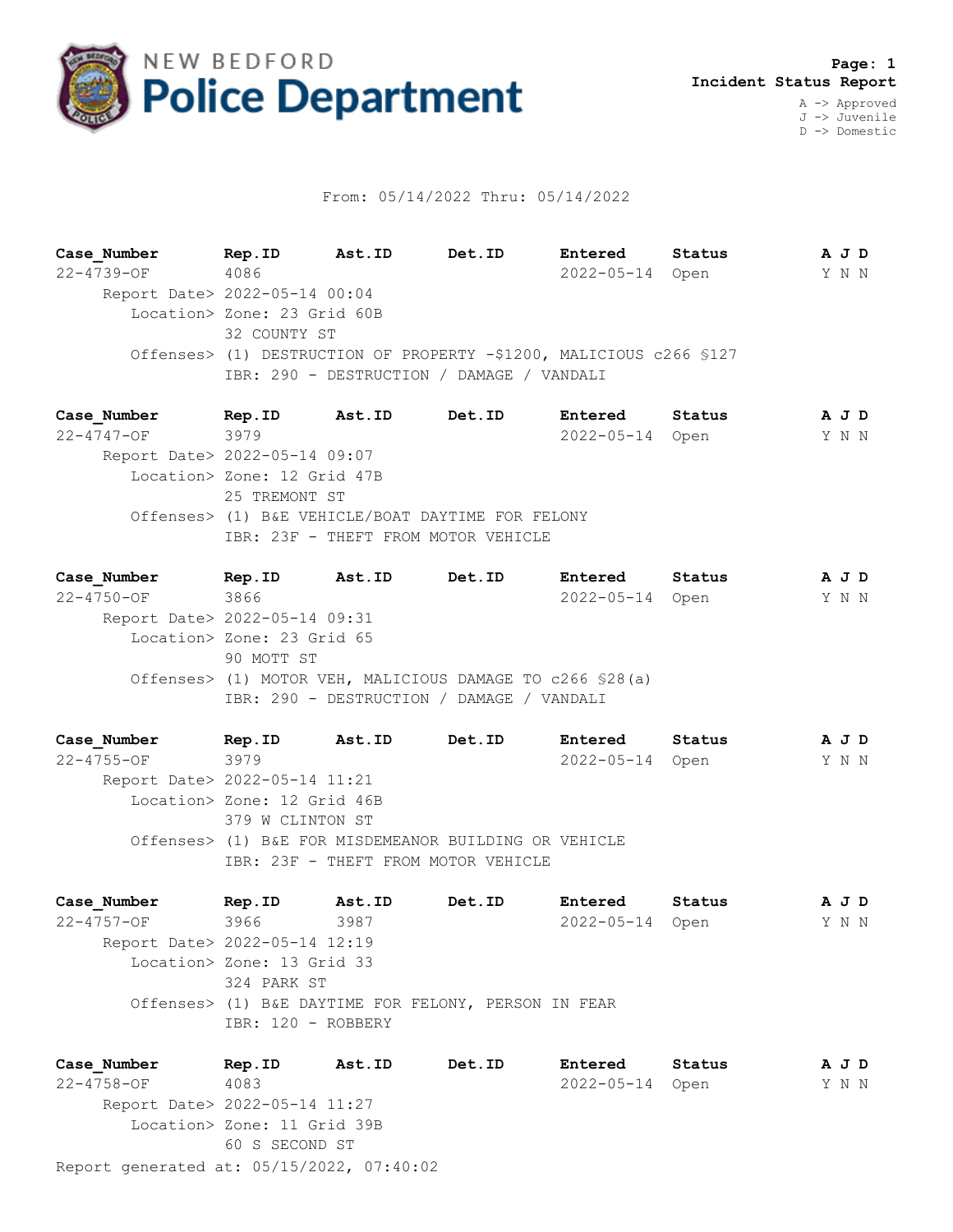

D -> Domestic

 Offenses> (1) A&B, SERIOUS BODILY INJURY IBR: 13A - AGGRAVATED ASSAULT

**Case\_Number Rep.ID Ast.ID Det.ID Entered Status A J D** 22-4770-OF 4085 2022-05-14 Open N N N Report Date> 2022-05-14 18:07 Location> Zone: 14 Grid 36 560 COUNTY ST Offenses> (1) A&B IBR: 13B - SIMPLE ASSAULT (2) A&B IBR: 13B - SIMPLE ASSAULT

**Case\_Number Rep.ID Ast.ID Det.ID Entered Status A J D** 22-4771-OF 4100 2022-05-14 Open Y N N Report Date> 2022-05-14 18:06 Location> Zone: 21 Grid 60A 570 S SECOND ST Offenses> (1) B&E BUILDING DAYTIME FOR FELONY IBR: 290 - DESTRUCTION / DAMAGE / VANDALI

**Case\_Number Rep.ID Ast.ID Det.ID Entered Status A J D** 22-4774-OF 3953 2022-05-14 Open Y N N Report Date> 2022-05-14 18:31 Location> Zone: 34 Grid 1 1113 TOBEY ST Offenses> (1) TRESPASS IBR: 90J - TRESPASS OF REAL PROPERTY

**Case\_Number Rep.ID Ast.ID Det.ID Entered Status A J D** 22-4775-OF 3980 2022-05-14 Open N N N Report Date> 2022-05-14 19:04 Location> Zone: 32 Grid 20B 726 SUMMER ST Offenses> (1) LEAVE SCENE OF PROPERTY DAMAGE IBR: 99 - TRAFFIC, TOWN BY-LAW OFFENSES

**Case\_Number Rep.ID Ast.ID Det.ID Entered Status A J D** 22-4776-OF 4040 2022-05-14 Open Y N N Report Date> 2022-05-14 19:41 Location> Zone: 32 Grid 22B 598 SUMMER ST Offenses> (1) UNLICENSED OPERATION OF MV IBR: 99 - TRAFFIC, TOWN BY-LAW OFFENSES

**Case\_Number Rep.ID Ast.ID Det.ID Entered Status A J D** 22-4778-OF 4136 4100 2022-05-14 Open Y N N Report Date> 2022-05-14 20:22 Location> Zone: 23 Grid 65

Report generated at: 05/15/2022, 07:40:02